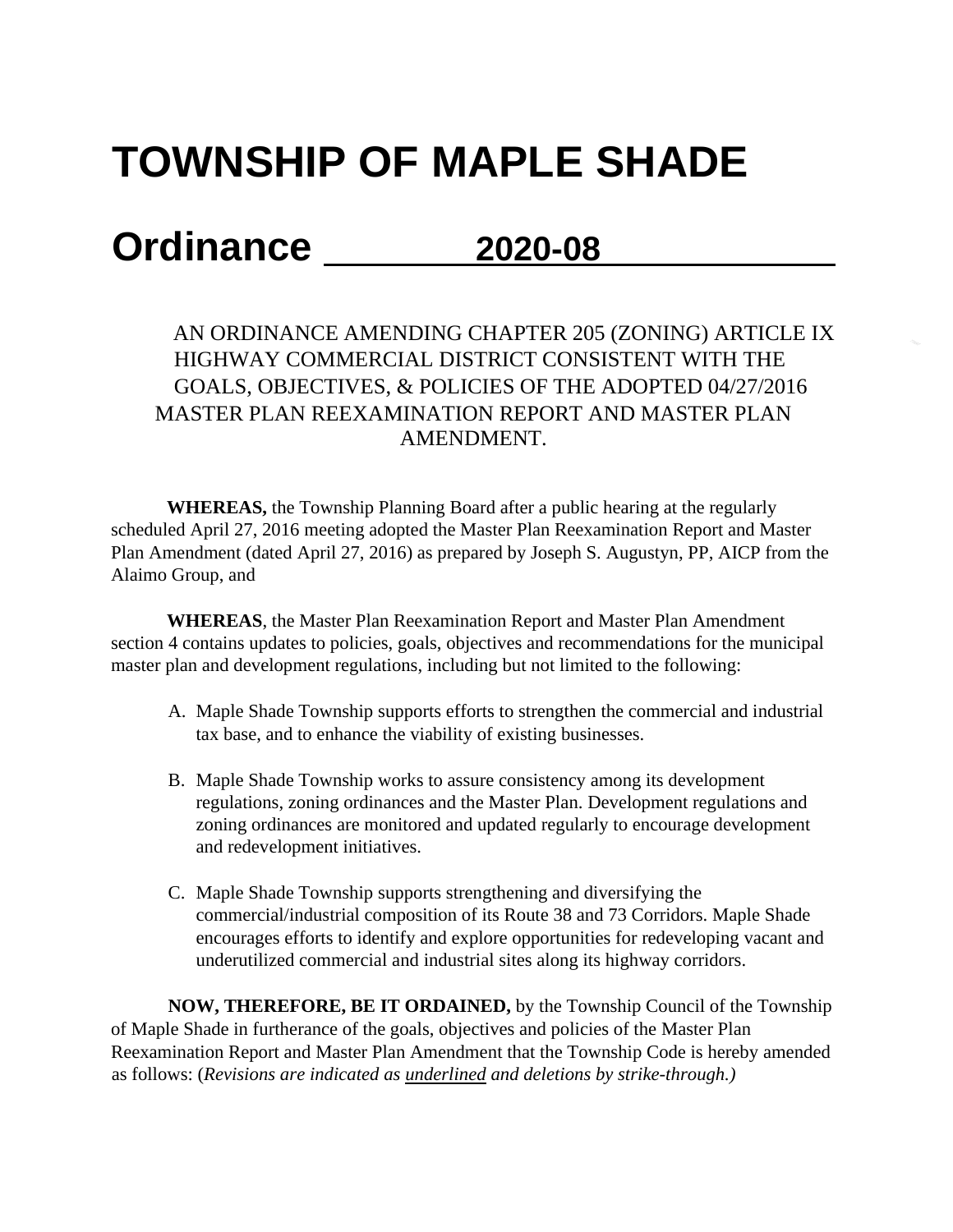**Section 1.** 205-39 is amended as follows.

§ 205-39. Permitted uses such as but not limited to:

R. Warehouse and Self-Storage Facilities Telephone central office; electric substation.

S. Combinations of the above in a single **or combination of** buildings.

**Section 2. Repealer.** Any and all other ordinances inconsistent with any of the terms and provisions of this ordinance are hereby repealed to the extent of such inconsistencies.

**Section 3. Severability.** In the event that any section paragraph, clause phrase, term, provision or part of this ordinance shall be adjudicated by a court of competent jurisdiction to be involved or unenforceable for any reason, such judgment shall not effect, impair or invalidate the remainder thereof, but shall be confined in its operation to the section, paragraph, clause, term, provision or part thereof directly involved in the controversy in such judgment shall be rendered.

**Section 4.** This ordinance shall take effect immediately upon adoption and publication according to law.

| $J$ unc $\omega$ , $\omega\omega$ | COMMUNIS.     |        |             |             |                |               |
|-----------------------------------|---------------|--------|-------------|-------------|----------------|---------------|
| <b>COUNCIL</b>                    | <b>MOTION</b> | SECOND | <b>AYES</b> | <b>NAYS</b> | <b>ABSTAIN</b> | <b>ABSENT</b> |
| Kauffman                          |               |        | ⋏           |             |                |               |
| Manchello                         |               |        | х           |             |                |               |
| Ms. Nunes                         | х             |        | ⋏           |             |                |               |
| Wiest                             |               |        | ́           |             |                |               |
| Mrs. Volpe                        |               |        | х           |             |                |               |

 $\frac{75}{2020}$  Comments:

## **CERTIFICATION**

I hereby certify the foregoing to be a true copy of an Ordinance adopted by the Maple Shade Township Council at a meeting held on July 23, 2020.

Andrea T. McVeigh, Township Clerk

 $\overline{\phantom{a}}$  , which is the set of the set of the set of the set of the set of the set of the set of the set of the set of the set of the set of the set of the set of the set of the set of the set of the set of the set of

| July 23, 2020  | Comments:     |        |             |             |                |               |
|----------------|---------------|--------|-------------|-------------|----------------|---------------|
| <b>COUNCIL</b> | <b>MOTION</b> | SECOND | <b>AYES</b> | <b>NAYS</b> | <b>ABSTAIN</b> | <b>ABSENT</b> |
| Kauffman       |               | x      | х           |             |                |               |
| Manchello      |               |        |             | х           |                |               |
| Ms. Nunes      | х             |        | x           |             |                |               |
| Wiest          |               |        | x           |             |                |               |
| Mrs. Volpe     |               |        | x           |             |                |               |